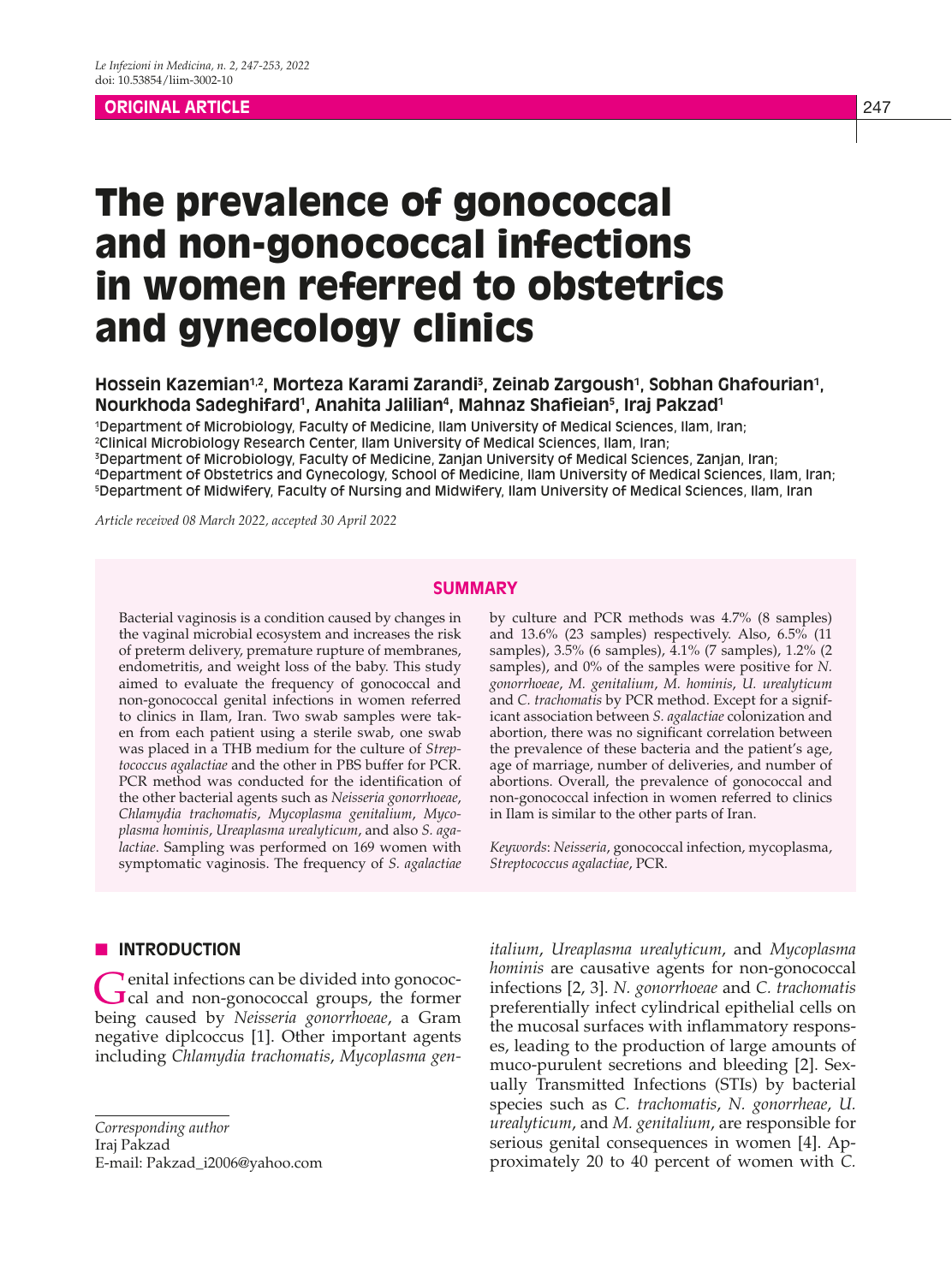*trachomatis* and 10 to 20 percent of women with untreated *N. gonorrhoeae* develop pelvic inflammatory disease, which potentially results in infertility, miscarriage, and ectopic pregnancy [5, 6]. Acquisition of *M. hominis* during passage through the birth canal can cause meningitis, bloodstream infection, and eye and brain abscesses in infants. *U. urealyticum* can cause prenatal and postnatal complications, neonatal pneumonia, pelvic inflammation, respiratory syndrome, chorioamnionitis, and low birth weight [3].

Additionally, *Streptococcus agalactiae* strains, as a commensal bacterium in vaginal microbiota, can potentially ascend into the uterus and cause meningitis, sepsis, and death in the neonate. Furthermore, *S. agalactiae* can cause urinary tract infections, sepsis, endometritis, and infectious abortions [7, 8]. According to the dangerous consequences of infections with these bacterial species and also the unclear prevalence of genital infections in most parts of Iran, in this study, we tried to assess the rate of gonococcal and non-gonococcal infections in women in Ilam, Iran.

# **NO PATIENTS AND METHODS**

#### *Sample collection*

In this cross-sectional study, from January to June 2019, 169 vaginal samples were collected from women referred to the Obstetrics and Gynecology clinics in Ilam. Demographic information of the patients such as age, education and marital status, and clinical history including history of abortion and pregnancy and antibiotic consumption of any sort in the last 10 days were collected. The patients with a history of consumption of antibiotics such as β-lactams, aminoglycosides, macrolides, tetracyclines, and other sorts which probably result in negative culture or PCR results were excluded from the study. Sampling was performed by a gynecologist on women with symptomatic vaginitis according to the CDC and American College of Obstetricians and Gynecologists (ACOG) guidelines [9]. Two cotton swabs were collected and one of them was inoculated in Todd-Hewitt broth (THB) (Merck & Co., Kenilworth, NJ, USA) containing 10µg/ml gentamicin and 15 µg/ml nalidixic acid. The other swab was inoculated in PBS buffer for DNA extraction and PCR assay; then the samples were immediately transported to the microbiology laboratory within 2 hours of collection. *Culture and phenotypic identification of S. agalactiae* Immediately after the samples were transported to the microbiology laboratory THB medium were incubated at 37ºC for 24h, then, each medium subculture was performed on defibrinated sheep blood agar and incubated for 24-48 h in a 5% CO2 atmosphere. Gram-positive coccui bacteria were identified by catalase test, growth in 5% NaCl, CAMP test, sensitivity to bacitracin, beta hemolysis, and pigment production under anaerobic conditions.

#### *Molecular identification*

DNA extraction for each sample was conducted according to the instructions of the manufacturer by GeneAll DNA extraction kit (Seoul, Korea) kit. Then, purified DNA was maintained at -20ºC. The Polymerase Chain Reaction was performed in a reaction mixture with a final volume of 25 µl containing 10 µl of 2 Taq Master Mix (SinaClon, Tehran, Iran), 1 μL of each primer [50 pmol/μl], 3 μL of the DNA template and 8 µl sterile purified water to complete the volume. Settings for the reaction were as follows: primary denaturation step at 94°C for 3 minutes; 40 amplification cycles each for 1 minute at 94°C, 1 minute at 59°C, and 1 minute at 72°C. This was followed by an additional extension step of 10 minutes at 72°C. The PCR products were electrophoresed on 1% agarose gel containing 1x DNA-safe stain (SinaClon, Tehran, Iran). Extracted DNA from *N. gonorrhoeae* strain PTCC1779 and *S. agalactiae* strain PTCC1884 were used as positive control samples.

#### *Primers*

Specific primers for molecular detection of *S. agalactiae*, *N. gonorrhoeae*, *U. urealyticum*, *M. genitalium*, *M. hominis*, and *C. trachomatis* (Table 1) were designed by Primer 3 software. The specificity and efficacy of designed primers were analyzed by the BLAST tool (https://www.ncbi.nlm.nih. gov/tools/primer-blast).

#### *Ethical consideration*

The study protocol was approved by the Ethics Committee of Ilam University of Medical Sciences, Ilam, Iran (Project number 959009-93). Written informed consent was taken from all participants.

#### *Statistical analysis*

The collected data were analyzed using the Statistical Package for Social Science (SPSS Inc., Chica-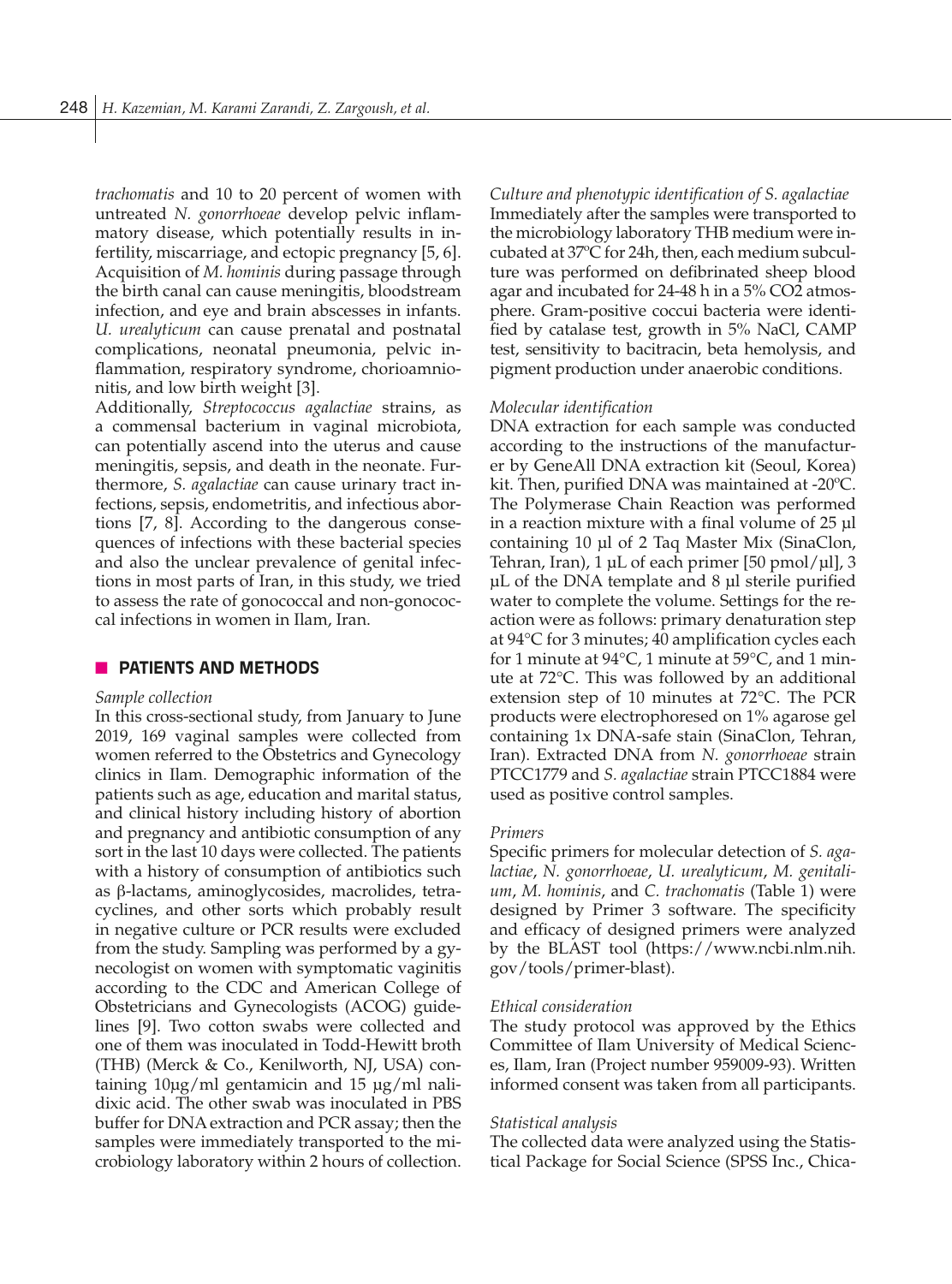| Gene name                   | Target bacteria | Primer sequence                                                                | Molecular weight |
|-----------------------------|-----------------|--------------------------------------------------------------------------------|------------------|
| Cfb                         | S. agalactiae   | Forward-5'-TGGAACTCTAGTGGCTGGTGCAT-3'<br>Reverse-5'-CTGTCTCAGGGTTGGCACGCAA-3'  | 263 bp           |
| $16s$ rDNA                  | N. gonorrheae   | Forward-5'-TAAAGCGGGCGCAGACGGTTAC-3'<br>Reverse-5'-TGTTACGGCTCCCGAAGGCACT-3'   | 474bp            |
| <i><u><b>Urease</b></u></i> | U. urealyticum  | Forward-5'-ACTGAGGGGCCAACAGAAACGC-3'<br>Reverse-5'-ACGTGAGTCAGCAAAAGCAACGTC-3' | 570 bp           |
| $16s$ rDNA                  | M. genitalium   | Forward-5'-GCCAGCAGCCGCGGTAATACAT-3'<br>Reverse-5'-TTTGCTCCCCACGCTTTCGTCC-3'   | 170bp            |
| $16s$ rDNA                  | M. hominis      | Forward-5'-CGCGGTGAATACGTTCTCGGGT-3'<br>Reverse-5'-TGATCCACCCCCACGTTCTCGT-3'   | 373bp            |
| Omp1                        | C. trachomatis  | Forward-5'-AATCCTGCTGAACCAAGCC-3'<br>Reverse-5'-CTGTAGGCTTGGCACCCATT-3'        | 100bp            |

**Table 1** - Target genes and their primers used in the present study.

go, version 20.0). Chi-square tests  $(\chi^2)$ , and Fisher exact test were used for the analysis of categorical data. *P*<0.05 was considered statistically significant.

# n **RESULTS**

In the present study, a total of 169 vaginal samples were collected from as many women with symptomatic vaginosis. The mean age of the participants was  $26.9$  ( $\pm$ 9.2) years. Among the participants, 136 women were married and 33 women were divorced. Among the participants, 40 of them had not been pregnant, 129 women had at least one successful delivery and 40 women nonetheless had one miscarriage history (Table 2).

*N. gonorrhoeae* was identified in 11 (6.5%) samples by PCR assay and 10 samples belonged to non-pregnant women. *S. agalactiae* was the most commonly detected pathogen and 23 (13.6%) positive samples were detected by PCR method. Among 23 PCR positive samples, 8 (4.7%) positive samples for *S. agalactiae* were detected by culture method.

The prevalence of *M. hominis*, *M genitalium*, *U. urealyticum*, and *C. trachomatis* were 7 (4.1%), 6 (3.6%), 2 (1.2%), and 0 (0.0%), respectively. Whereas the coinfection rate of *N. gonorrhoeae* and other

|                                                                                                                          |        | Age (Years old)           |                |                         | Education |                    | Marriage       |                | Pregnancy (times) |          |                      |                          |              |              | Abortion (times) |                |                |                          |          |                |          |
|--------------------------------------------------------------------------------------------------------------------------|--------|---------------------------|----------------|-------------------------|-----------|--------------------|----------------|----------------|-------------------|----------|----------------------|--------------------------|--------------|--------------|------------------|----------------|----------------|--------------------------|----------|----------------|----------|
| Groups                                                                                                                   |        | $\overline{}$<br>்ப<br>35 | 25<br>ပ္ပဲ     | 35<br>$-40$             | S∯⋜       | $\overline{1}^*$   | $2**$          | $3***$         | married           | divorced | $\circ$              | $\overline{\phantom{0}}$ | $\sim$       | $\omega$     | $\rightarrow$    | Ъ              | $\circ$        | $\overline{\phantom{0}}$ | $\sim$   | $\omega$       | ⊬        |
| Distribution of<br>169 Patients (n)                                                                                      |        | 42                        | 53             | 48                      | 26        | #                  | 85             | #              | 136               | 33       | 齿                    | 凸                        | $\infty$     | 55           | $\overline{5}$   | $\overline{z}$ | 129            | 31                       | GП       | $\sim$         | $\sim$   |
| infectious<br>PCR<br>Positive<br>method<br>S<br>agent<br><b>Sess</b><br>$\mathfrak{D}$<br>$\mathsf{D}$<br>$\overline{a}$ | NG(11) | 5                         | 4              | $\overline{2}$          | $\Omega$  | $\overline{4}$     | $\overline{4}$ | 3              | 9                 | 3        | $\blacktriangleleft$ | 3                        | $\mathbf{I}$ | $\mathbf{d}$ | $\overline{2}$   | 3              | 10             | $\mathbf{I}$             | $\Omega$ | $\theta$       | $\Omega$ |
|                                                                                                                          | SA(23) | 10                        | 6              | $\overline{4}$          | 3         | 7                  | 12             | 4              | 18                | 5        | 4                    | 6                        | 6            | 3            | и                |                | 10             | 11                       |          | $\Omega$       |          |
|                                                                                                                          | MG(6)  | $\overline{2}$            | 3              | $\mathbf{I}$<br>$\perp$ | $\Omega$  | -1<br>$\mathbf{I}$ | 4              |                | 5                 |          | 3                    | $\Omega$                 | 1<br>л.      |              | 1<br>H           | $\Omega$       | 4              | $\overline{2}$           | $\Omega$ | $\Omega$       | $\Omega$ |
|                                                                                                                          | MH(7)  |                           | 5              | $\mathbf{I}$            | $\Omega$  | $\overline{2}$     | 5              | $\Omega$       | 6                 |          | $\Omega$             | $\overline{2}$           | 3            | $\mathbf{d}$ | 1                | $\Omega$       | 5              | $\overline{2}$           | $\Omega$ | $\Omega$       | $\Omega$ |
|                                                                                                                          | UU(2)  | $\overline{2}$            | $\overline{0}$ | $\Omega$                | $\Omega$  | $\overline{0}$     | 1              | $\mathbf{I}$   | 2                 | $\Omega$ | $\blacktriangleleft$ | $\mathbf{I}$             | $\theta$     | $\Omega$     | $\overline{0}$   | $\Omega$       | $\overline{2}$ | $\Omega$                 | $\Omega$ | $\overline{0}$ | $\theta$ |
|                                                                                                                          | CT(0)  | $\Omega$                  | $\overline{0}$ | $\overline{0}$          | $\Omega$  | $\theta$           | $\Omega$       | $\overline{0}$ | $\Omega$          | $\Omega$ | $\overline{0}$       | $\Omega$                 | $\theta$     | $\Omega$     | $\overline{0}$   | $\overline{0}$ |                | $\Omega$                 | $\Omega$ | $\theta$       | $\Omega$ |

**Table 2** - Demographic details of patients and prevalence of infectious agents according to age, education, marriage, pregnancy and abortion.

\*illiterate, \*\*Elementary or high school, \*\*\*University. NG: *N. gonorrheae*, SA: *S. agalactiae*, MG: *M. genitalium*, MH: *M. hominis*, UU: *U. urealyticum.*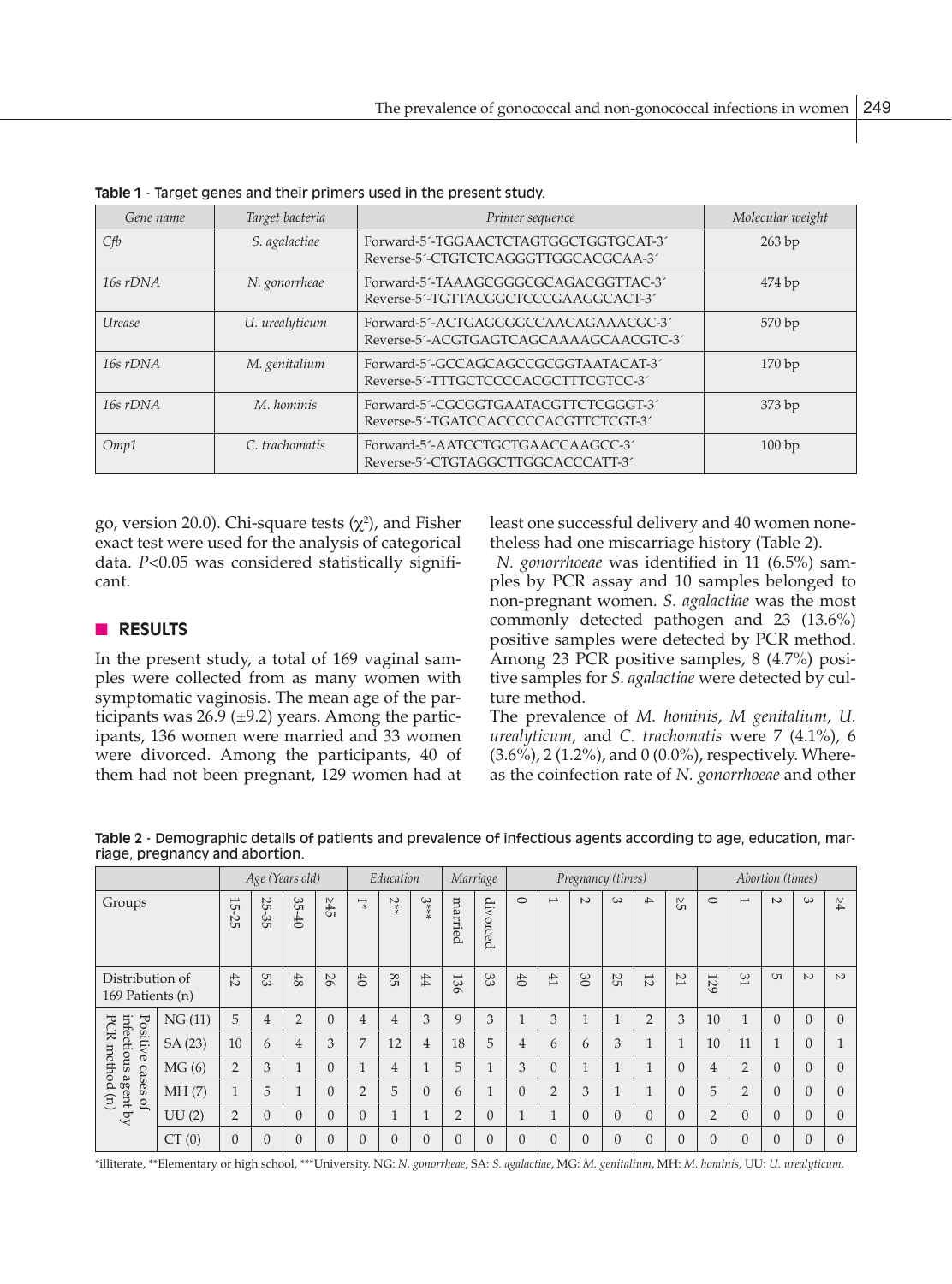pathogens was zero, *M. genitalium* and *S. agalactiae* in 5 samples and *S. agalactiae* and *M. hominis* in 3 samples were simultaneously detected. However, no significant correlation was found for co-infection with these bacteria. Except that a significant association between *S. agalactiae* colonization and a history of abortion, there was no significant correlation between the prevalence of these bacteria and the patient's age, age of marriage, number of deliveries, and number of abortions (Table 2).

# **n** DISCUSSION

According to previous studies in Iran, the positive culture rate of *N. gonorrhoeae* has been reported from zero to less than 2% [1, 10, 11]. According to the low sensitivity of culture and phenotypic tests for detection of *N. gonorrhoeae*, *C. trachomatis*, and Mycoplasma species, conventional microbial diagnostics were targeted in this study only to detect *S. agalactiae*.

Molecular studies in different parts of Iran have reported the prevalence of *N. gonorrhoeae* from zero to 12%. In this study, 11 (6.5%) samples were positive for *N. gonorrhoeae* by PCR test. This value is relatively higher than some of the other studies in Iran. For example, the reported incidence of *N. gonorrhoeae* was respectively 1.25% and 2.3% in Sabzevar and Kashan cities in Iran [12, 13]. In addition, in the northern provinces of Iran, the prevalence of *N. gonorrhoeae* was 0.2% [14]. Moreover, in the studies from Zanjan and Kurdistan prevalence of the *N. gonorrhoeae* was less than %1 [1, 15]. On the other hand, other studies from Iran reported more close prevalence rate for *N. gonorrhoeae* to the current study's results. For instance, the prevalence of *N. gonorrhoeae* was respectively 4.0%, 5.6%, and 4.10% in Zanjan, Fars, and Qom provinces [10, 16, 17]. It seems that the prevalence of *N. gonorrhoeae* in Ilam province is approximately similar to other provinces in Iran. Furthermore, the highest reported incidence of *N. gonorrhoeae*  infection is from Isfahan (12%) between female sex workers (FSWs) [4]. None of the participants in our study declared for being FSWs and the higher prevalence of the *N. gonorrhoeae* infections in Nasirian et al study is probably related to patients' occupation [4]. The prevalence of *N. gonorrhoeae* in the neighboring countries such as UAE, Kuwait, Turkey, and Saudi Arabia has been reported 5.5%, 1.5%, 6.4%, and 7.8% [18-21] respectively. All in all the prevalence rate for *N. gonorrhoeae* in Iran and neighboring countries is similar. In the current study, while *N. gonorrhoeae* and other pathogens' coinfection rates were 0.0%, the highest co-infection rate was observed for *S. agalactiae* and *M. genitalium*. Almost all of the *M. genitalium* positive samples (5 samples out of the 6), were positive for *S. agalactiae* as well. On the other hand, *S. agalactiae* was the most prevalent pathogen among the study population. Both PCR and culture methods were applied for the detection of *S. agalactiae*. Predictably, the PCR method was more sensitive than the culture, and 23 (13.6%) and 8 (4.7%) were respectively positive by PCR and culture methods. Studies investigating *S. agalactiae* colonization in vaginal samples from Iran and other countries detected prevalence rates ranging between 11% and 19.8% [22-25]. Moreover, previous studies mentioned higher sensitivity for molecular methods in the detection of *S. agalactiae* and our results are consistent with their results [26-28]. Interestingly, the correlation between abortion history and colonization with *S. agalactiae* was significant (p value <0.05), and 13 (56.7%) women that were colonized by *S. agalactiae*, at least had one abortion. The association between maternal colonization by *S. agalactiae* and unfavorable perinatal outcomes has long been studied. Early labor and premature rupture of the membranes (PROM) are the most commonly studied complications, but the positive correlation between these complications remains controversial [29, 30]. While, some studies have found a positive relationship between preterm birth and PROM, others have not [31-33]. *M. genitalium* is a sexually transmitted pathogen and causes cervicitis and pelvic inflammatory disease in women [34]. In the current study, 3.6% of the patients were colonized by *M. genitalium.* This rate is reported from 0.9% in American pregnant women to more than 15% in FSWs [35]. While, the prevalence rates of *M. genitalium* vary depending on age, gender, and sexual behaviors, we did not find a significant correlation between colonization by *M. genitalium* and age, education, pregnancy, and abortion. A meta-analysis estimated the following prevalence of *M. hominis*, *M. genitalium*, and *U. urealyticum* in Iran: 17.53%, 11.33%, and 9.68%, respectively [36]. *M. hominis* colonize the mucosal surface of the cervix or vagina and are found in 21-53% of females without genitourinary infections [37]. Although several compli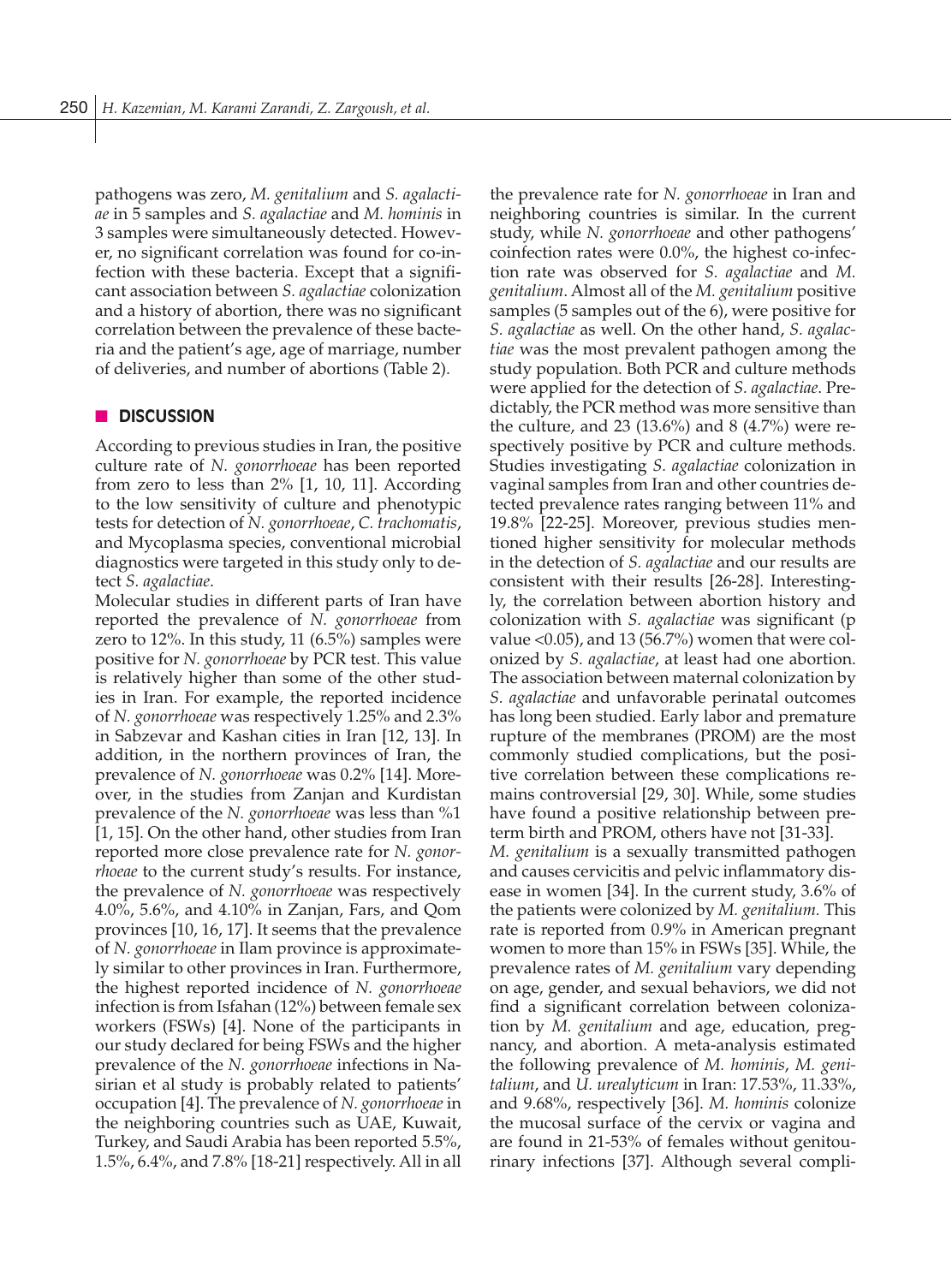cations such as bacterial vaginosis, preterm birth, spontaneous abortion, premature birth, perinatal mortality, and infertility over time are potentially associated with *M. hominis* infections, we did not find a correlation between Mycoplasma and Ureaplasma colonization with abortion and pregnancy [36].

Although we did not find any correlation between fertility, pregnancy, and abortion with isolation of *U. urealyticum* and *M. hominis*, several studies declared a probable correlation between colonization with *U. urealyticum* and *M. hominis* and infertility. For example, in a study *U. urealyticum* and *M. hominis* were detected in 50% and 26% of endocervical swabs specimens of infertile women [38]. In addition, Christian Leli (2018) detected *U. urealyticum* in 4.7% and *M. hominis* in 3.4% of 232 cervical swab specimens of infertile women in Italy [39]. Furthermore, the prevalence of *Ureaplasma spp.* in women (14.4%) is higher than *M. hominis* in women (0.2%) with urogenital tract infection in Poland [40]. Also, Cassell estimated that the *U. urealyticum* can be found in 40 to 80% of cervicovaginal samples from sexually mature women [41]. And finally, Lee (2013) displayed *U. urealyticum* in 40% and 22.9% and *M. hominis* in 8% and 4.2% of infertile and fertile women in Korea [42]. The heterogenic prevalence of genital infections in different reports can be probably caused by differences in the geographic areas, the sexual behavior of the study group, other infection accompanied agents, the sample size, and the operator proficiency.

# **n CONCLUSIONS**

Overall, the prevalence of gonococcal and non-gonococcal infection in women referred to clinics in Ilam is similar to other parts of Iran. Colonization by *S. agalactiae* is more significant in abortion than the other infectious agents and while the programs should be applied to increase the awareness about STDs in the study area, sexually active and pregnant women should be monitored for colonization of non-STD infectious agents such as *S. agalactiae*.

# **Author contribution**

All authors made substantial contributions to the conception and design, acquisition of data, or analysis and interpretation of data. They played an active role in drafting the article and gave the final approval of the version to be published.

### **Acknowledgements**

We want to thank the 'Department of Microbiology, Ilam University of Medical Sciences, Ilam, Iran' for their kind cooperation.

## **Conflict interest**

All of the authors declare that there are no any potentially conflicting interests related to the submitted manuscript.

# **Funding**

None

# n **REFERENCES**

[1] Ahmadi A, Mousavi A, Salimizand H, Hedayati MA, Ramazanzadeh R, Farhadifar F, et al. Prevalence of *Neisseria gonorrhoeae* in the west of Iran. *Jpn J Infect Dis.* 2022; 75 (1), 1-4. doi: 10.7883/yoken.JJID.2021.006. [2] Nateghi Rostami M, Hossein Rashidi B, Nazari R, Aghsaghloo F, Habibi A. A multiplex assay of *Trichomonas vaginalis*, *Chlamydia trachomatis* and *Neisseria gonorrhoeae* infections in genital specimens. J Infect Dev Ctries. 2017;11(11):833-9.

[3] Moridi K, Hemmaty M, Azimian A, Fallah MH, Khaneghahi Abyaneh H, Ghazvini K. Epidemiology of genital infections caused by *Mycoplasma hominis*, *M. genitalium* and *Ureaplasma urealyticum* in Iran; a systematic review and meta-analysis study (2000-2019). *BMC Public Health.* 2020; 20 (1), 1020.

[4.] asirian M, Kianersi S, Hoseini SG, Kassaian N, Yaran M, Shoaei P, et al. Prevalence of sexually transmitted infections and their risk factors among female sex workers in Isfahan, Iran: a cross-sectional study. *J Int Assoc Provid AIDS Care*. 2017; 16 (6), 608-14.

[5] Paavonen J. *Chlamydia trachomatis* infections of the female genital tract: state of the art. *Ann Med.* 2012; 44 (1), 18-28.

[6] Lewis D, Newton DC, Guy RJ, Ali H, Chen MY, Fairley CK, et al. The prevalence of *Chlamydia trachomatis* infection in Australia: a systematic review and meta-analysis. *BMC Infect Dis*. 2012; 12, 113.

[7] Kenyon C, Colebunders R, Crucitti T. The global epidemiology of bacterial vaginosis: a systematic review. *Am J Obstet Gynecol.* 2013; 209 (6), 505-23.

[8] Romero P, Muñoz M, Martínez MA, Romero MI, Germain L, Maida M, et al. Ureaplasmas and mycoplasmas in vaginal samples from prepubertal girls and the reasons for gynecological consultation. *J Pediatr Adolesc Gynecol.* 2014; 27 (1), 10-3.

[9] Update to CDC's sexually transmitted diseases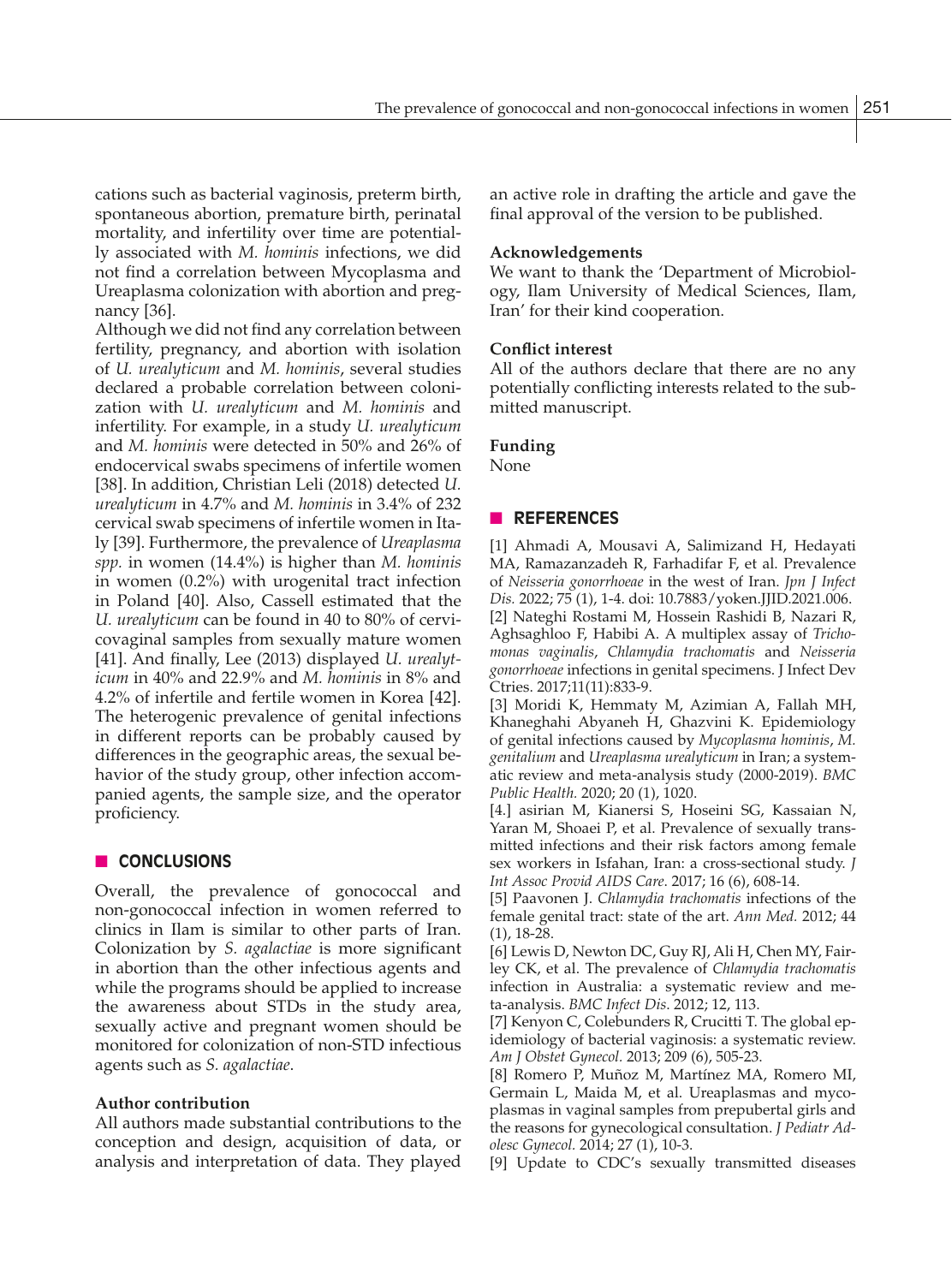treatment guidelines, 2006: fluoroquinolones no longer recommended for treatment of gonococcal infections. *MMWR Morb Mortal Wkly Rep*. 2007; 56 (14), 332-6.

[10] Nateghi Rostami M, Hossein Rashidi B, Habibi A, Nazari R, Dolati M. Genital infections and reproductive complications associated with *Trichomonas vaginalis*, *Neisseria gonorrhoeae*, and *Streptococcus agalactiae* in women of Qom, central Iran. *Int J Reprod Biomed.* 2017; 15 (6), 357-66.

[11] Hassanzadeh P, Mardaneh J, Motamedifar M. Conventional Agar-Based Culture Method, and Nucleic Acid Amplification Test (NAAT) of the cppB Gene for Detection of *Neisseria gonorrhea* in Pregnant Women Endocervical Swab Specimens. *Iran Red Crescent Med J.*  2013; 15 (3), 207-11.

[12] Bahador A, Mohammadzadeh M, Haghighi F. Prevalence of Chlamydia Trachomatis, *Neisseria gonorrhoeae* and *Ureaplasma urealyticum* in pregnant women of Sabzevar - Iran. *Sex Transm Infec*t. 2013; 89 (Suppl. 1), A1-A42 https://www.ijrcog.org/index.php/ijrcog/ article/view/681):8.

[13] Afrasiabi S, Moniri R, Samimi M, Mousavi SG. The frequency of *Neisseria gonorrhoeae* endocervical infection among female carrier and changing trends of antimicrobial susceptibility patterns in Kashan, Iran. *Iran J Microbiol*. 2014; 6 (3), 194-7.

[14] Bakhtiari A, Firoozjahi A. *Chlamydia trachomatis* infection in women attending health centres in Babol: prevalence and risk factors. *East Mediterr Health J*. 2007; 13 (5),1124-31.

[15] Hamid B, Braham A, Mohtaram H. Prevalence of infection with *Neisseria gonorrhoeae* and *Chlamydia trachomatis* in women visitors of gynecology and obstetrics clinics in Zanjan Province of Iran. *African J Microbiol Res.* 2011; 5 (17), 2447-50.

[16] Molaei B, Mohmmadian F, Eftekhar M, Hatami R, Tirkan A, Kiani M. The frequency of gonorrheal and chlamydial infections in Zanjanian women in 2013- 2014. *Int J Reprod Biomed.* 2017; 15 (2), 75-82.

[17] Behzadi MA, Davarpanah MA, Namayandeh M, Pourabbas B, Allahyari S, Ziyaeyan M. Molecular diagnosis of genital tract infections among HIV-positive women in Iran. *Iran J Microbiol.* 2018; 10 (4), 233-41.

[18] Mehrabani D, Behzadi MA, Azizi S, Payombarnia H, Vahdani A, Namayandeh M, et al. Cervical Infection with Herpes simplex Virus, *Chlamydia trachomatis,* and *Neisseria gonorrhoeae* among symptomatic women, Dubai, UAE: A Molecular Approach. *Interdiscip Perspect Infect Dis.* 2014; 2014, 347602.

[19] Al-Sweih NA, Khan S, Rotimi VO. Prevalence of *Chlamydia trachomatis* and *Neisseria gonorrhoeae* among asymptomatic women attending the Capital Health region clinics in Kuwait. *Sex Transm Dis.* 2011; 38 (9), 793-7. [20] Sonmez C, Usluca S, Hakki Usluca I, et al. Evaluation of Symptomatic Patients with Resistant Discharge. *Acta Dermatovenerol Croat.* 2018; 26 (1),1-7.

[21] Alzahrani AJ, Obeid OE, Hassan MI, Almulhim AA. Screening of pregnant women attending the antenatal care clinic of a tertiary hospital in eastern Saudi Arabia for *Chlamydia trachomatis* and *Neisseria gonorrhoeae* infections. *Indian J Sex Transm Dis AIDS.* 2010; 31 (2), 81-6.

[22] Yasini M, Safari M, Khorshidi A, Moniri R, Mousavi G, Samimi M. Frequency of group B capsular serotypes of Streptococcus using the multiplex PCR among the pregnant women in Kashan during 2011-2013. Feyz Journal of Kashan University of Medical Sciences. 2013;17(2).

[23] Shahbazian N, Rajabzadeh A, ALAVI SM. Prevalence of group-b-streptococcal colonization in vagina and rectum of 35-37 weeks pregnant women and its sensitivity to antibiotics. 2007.

[24] Bergeron MG, Ke D, Ménard C, François FJ, Gagnon M, Bernier M, et al. Rapid detection of group B streptococci in pregnant women at delivery. *New Engl J Med.* 2000; 343 (3), 175-9.

[25] Quinlan JD, Hill DA, Maxwell BD, Boone S, Hoover F, Lense JJ. The necessity of both anorectal and vaginal cultures for group B streptococcus screening during pregnancy. *J Fam Pract.* 2000; 49 (5), 447.

[26] Dmitriev A, Hu YY, Shen AD, Suvorov A, Yang YH. Chromosomal analysis of group B streptococcal clinical strains; bac gene-positive strains are genetically homogenous. *FEMS Microbiol Lett*. 2002; 208 (1), 93-8.

[27] Wollheim C, Sperhacke RD, Fontana SKR, Vanni AC, Kato SK, Araújo PR, et al. Group B Streptococcus detection in pregnant women via culture and PCR methods. *Rev Soc Bras Med Trop*. 2017; 50 (2), 179-83.

[28] Goudarzi G, Ghafarzadeh M, Shakib P, Anbari K. Culture and Real-Time PCR based maternal screening and antibiotic susceptibility for Group B Streptococcus: an iranian experience. *Glob J Health Sci.* 2015; 7 (6), 233-9. [29] Regan JA, Klebanoff MA, Nugent RP, Eschenbach DA, Blackwelder WC, Lou Y, et al. Colonization with group B streptococci in pregnancy and adverse outcome. *Am J Obstetr Ginecol.* 1996; 174 (4), 1354-60.

[30] McDonald H, O'loughlin J, Jolley P, Vigneswaran R, McDonald P. Vaginal infection and preterm labour. *Br J Obstet Gynaecol.* 1991; 98 (5), 427-35. doi: 10.1111/ j.1471-0528.1991.tb10335.x.

[31] Dechen TC, Sumit K, Ranabir P. Correlates of vaginal colonization with group B streptococci among pregnant women. Journal of global infectious diseases. 2010;2(3):236.

[32] Kubota T. Relationship between maternal group B streptococcal colonization and pregnancy outcome. *Obstet Gynecol*. 1998; 92 (6), 926-30.

[33] Valkenburg-Van Den Berg AW, Sprij AJ, Dekker FW, Dörr PJ, Kanhai HH. Association between colonization with Group B Streptococcus and preterm delivery: a systematic review. *Acta Obstet Gynecol Scand*. 2009; 88 (9), 958-67.